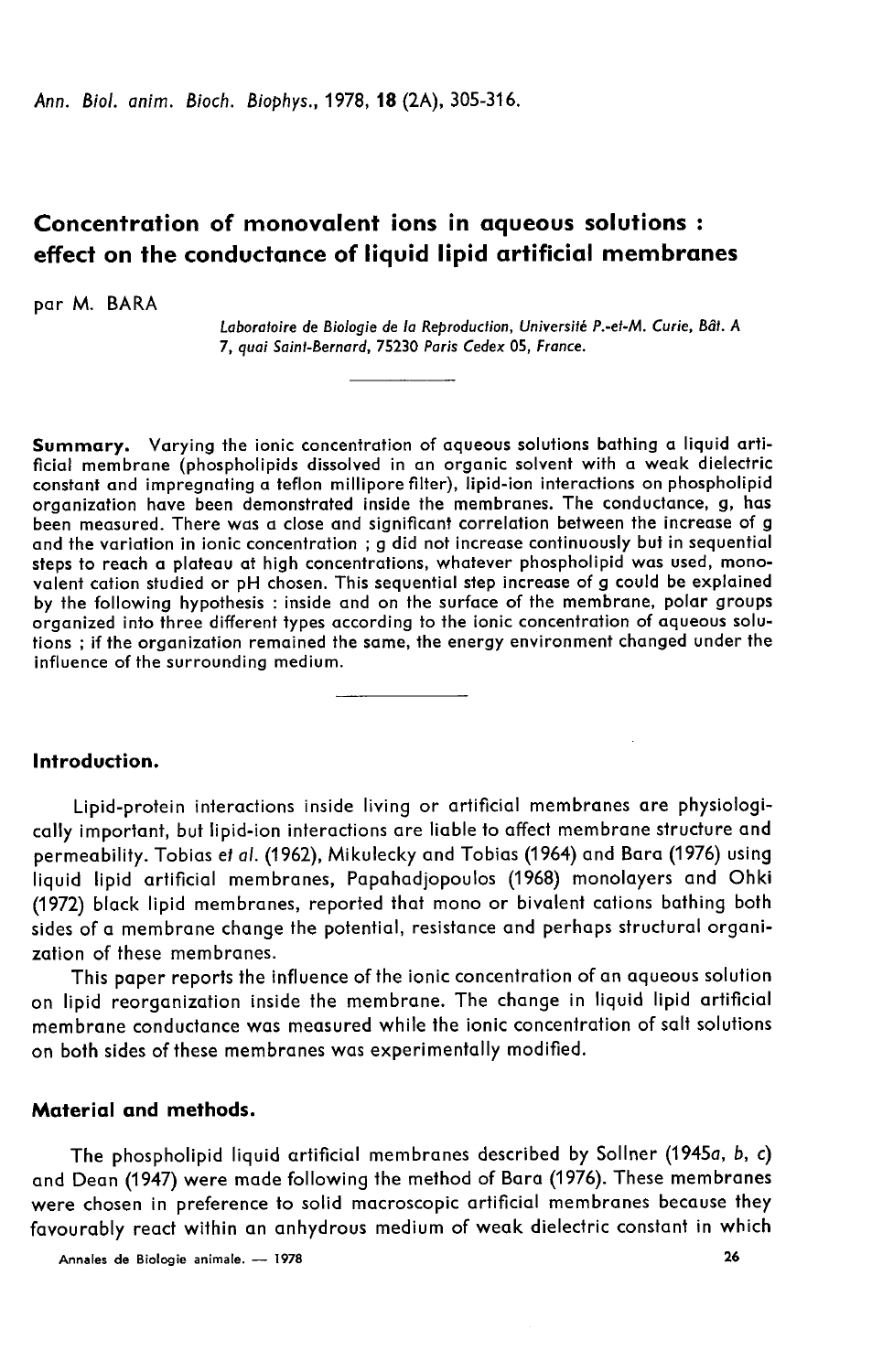ion-site interactions are very specific. The phospholipids used to form the membranes, i.e. phosphatidylethanolamine (PE), phosphatidylcholine (PC), phosphatidyl-L-serine (PS), were extracted from ox brain (Mueller et al., 1963) or taken from commercialized preparations (egg lecithin, Merck ; animal cephalin, Fluka AG ; phosphatidyl-L-serine, Sigma). Identical results were obtained with all these methods.

The purity of the phospholipids was controlled by chromatography through a silicic acid-celit 545 column and by a thin-layer chromatography. The products were revealed by ninhydrin (PE, PS) and by Dragendörff reagent (PC).

The teflon millipore filter (Mitex type; thickness:  $150 \mu m$ ; porosity: 60 p. 100; pore size : 5.0  $\mu$ m) was essentially lipophilic and hydrophobic. This filter was impregnated by dipping in phospholipids dissolved at 0.1 or 2 p. 100 concentration in a heptan-chloroform-methanol solution (7:2:1). Experimental variation ofthe proportion of the charged molecules in an organic solvent, permits the study of amphiphilic molecular organization in a medium having a weak dielectric constant.

The heterogeneous filter-solvent-phospholipid system possesses a hydrophobic matrix and aqueous pores showing a high site density. Phospholipid distribution however has not been well defined (Tobias et al.,1962) ; the amount of lipids adsorbed on the filter can only be weighed (Yoshida et al., 1971). The functional structure of this model appears to be of a micellar type.

The aqueous solutions (12 ml) were kept at 22  $^{\circ}C \pm$  1<sup>0</sup> temperature during experimental modification of the pH. The solution concentration bathing the membrane was increased from 0.001 to 1 M using a peristaltic pump to add ions on both sides of the membrane. The solutions were continually stirred by teflon-coated bar magnets.



FIG. 1. - Concentration potentials

 $(C_1$  and  $C_2$  = ionic concentration of aqueous solutions bathing the membrane).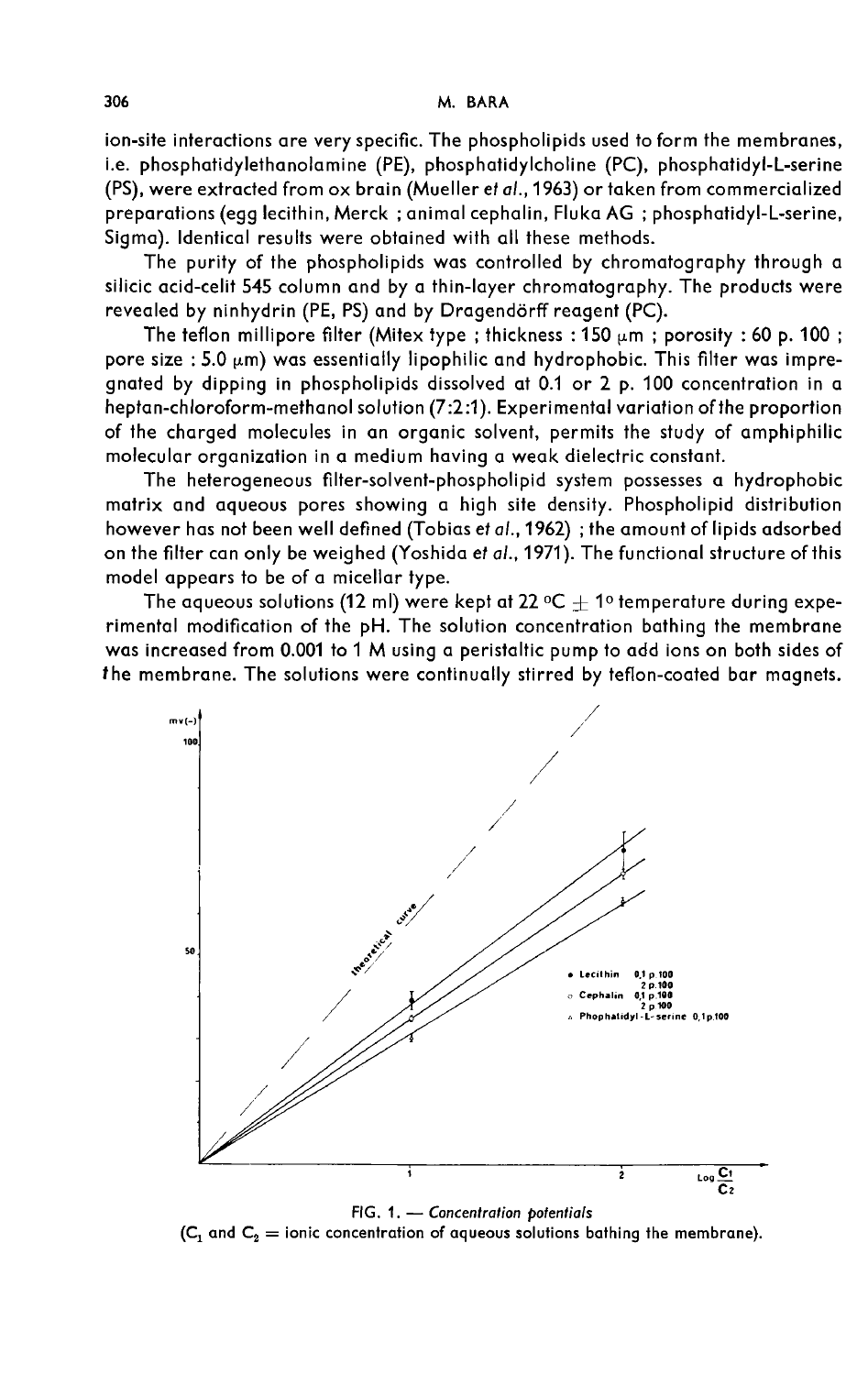#### Lipid artificial membranes

The potential between the two electrodes with no membrane was subtracted from the measured potential to obtain the appropriate membrane potential (Vm). Concentration potentials between the two electrodes were determined to define the selectivity range of the membrane towards cations or anions. Conductance measurements The potential between the two electrodes with no membrane was subtracted from<br>the measured potential to obtain the appropriate membrane potential (Vm). Concen-<br>tration potentials between the two electrodes were determined charge density remains constant ; for these measurements, the membrane was submitted to constant step voltage provided by a stabilized input. The electric current flowing in the circuit was measured with an ammeter (Keithley electrometer 610 B).

### Results.

## Concentration potentials (fig. 1).

As shown by the concentration potentials, membranes exchange cations ; they do not present a perfect cationic activity. These data confirm the results published by

| lonic concentration variation |  |             |                       |   |    |                     | $g(10^{-7}$ mho.cm <sup>-2</sup> ) | g Evolution |                                                                           |
|-------------------------------|--|-------------|-----------------------|---|----|---------------------|------------------------------------|-------------|---------------------------------------------------------------------------|
| Lecithin                      |  |             | from 0.001 to 0.002 M |   |    |                     | $0.83 + 0.04$ to $0.89 + 0.03$     |             | plateau                                                                   |
|                               |  |             | 0.002 to 0.005 M      |   |    |                     | $0.89 + 0.03$ to 7.6 + 0.4         |             | g increases exponentially 8<br>to 9 times                                 |
|                               |  |             | $0.005$ to $0.01$ M   |   |    |                     | 7.6 $\pm$ 0.4 to 8.1 $\pm$ 0.4     |             | plateau                                                                   |
|                               |  |             | 0.01 to 0.02 M        |   |    | $8.1 + 0.4$ to 48   |                                    | $+5$        | g increases 5 to 6 times                                                  |
|                               |  |             | $0.02$ to $0.2$       | м | 48 | $+5$                | to 77                              | $+3$        | g changes slower and rea-<br>ches exponentially<br>to-<br>wards a plateau |
|                               |  | 0.2         | to 1                  | M | 77 | $+3$                | to 81                              | $+4$        | g reaches a plateau                                                       |
| Cephalin                      |  |             | from 0.001 to 0.01 M  |   |    |                     | 7.3 $\pm$ 0.2 to 8.4 $\pm$ 0.3     |             | plateau                                                                   |
|                               |  |             | $0.01$ to $0.02$ M    |   |    | $8.4 + 0.3$ to 65   |                                    | $+3$        | g increases exponentially<br>8 times                                      |
|                               |  | $0.02$ to 1 |                       | м | 65 | $+3$                | to 84                              | $+3$        | g increases slowly<br>and<br>reaches a plateau                            |
| Phosphatidyl<br>L-serine      |  |             | from 0.001 to 0.01 M  |   |    |                     | 7.2 $+$ 0.9 to 7.8 $+$ 0.8         |             | plateau                                                                   |
|                               |  |             | $0.01$ to $0.02$ M    |   |    | $7.8 \pm 0.8$ to 34 |                                    | $+2$        | g increases exponentially<br>4 to 5 times                                 |
|                               |  |             | $0.02$ to $0.1$       | м | 34 | $\pm 2$             | to 70                              | $±$ 3       | g doubles, linearly                                                       |
|                               |  | 0.1         | to 1                  | м | 70 | $+3$                | to 77                              | $+4$        | plateau                                                                   |

TABLE 1

0,1 p. 100 phospholipid concentration : conductance g evolution and levels in function of ionic concentration of aqueous solutions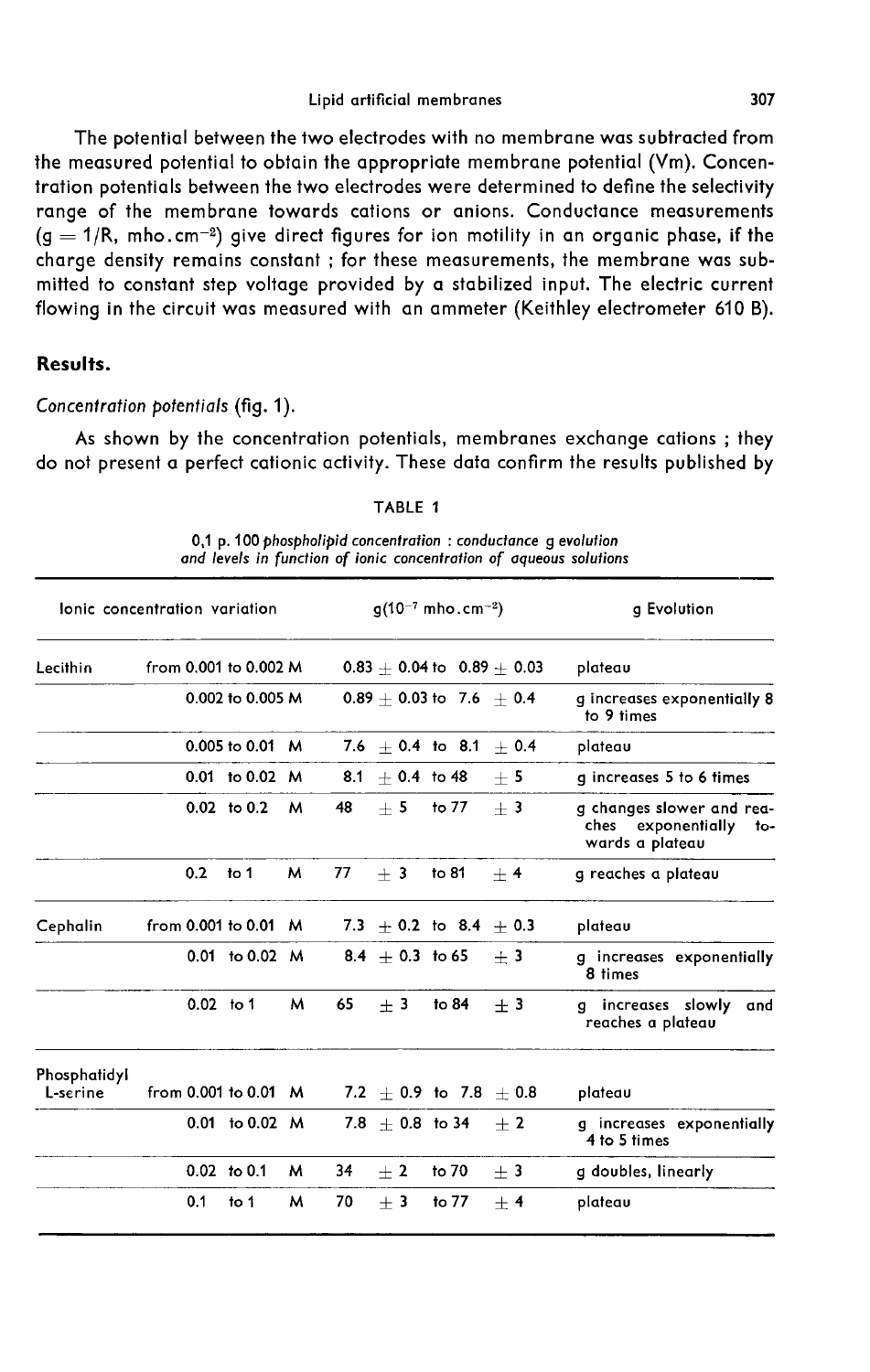Shiratori et al. (1968a, b). However, it is surprising that this activity appears lower with phosphatidylserine.The range of cationic selectivity does not depend on phospholipid concentration ; the graphs are identical when lecithin or cephalin are used at 0.1 gram or 2 gram dilution in the solvent.

#### Conductance.

Membrane conductance changes in a similar way, whatever the monovalent cation (Li, K, Na, Cs, Rb chlorides) and the pH.

0.1 p. 100 phospholipid solution. - The results obtained are summarized in table 1 and figures 2 and 3. Three main conductance levels are found for the three phospholipids :

 $-$  0.001 to 0.1 M : g varies little (lecithin excepted, as g increases 8 to 9 times between 0.002 and 0.005 M);

 $-$  0.01 to 0.02 M ; the ionic concentration doubles but conductance increases 4 to 8 times according to the phospholipid studied. At 0.02 M concentration, the conductance of the various membranes appears significantly different ( $p < 0.01$ ), according to the following sequence :  $g_{\rm ceph.} > g_{\rm lec} > g_{\rm pho-ser.}$ ; 0.002 and 0.005 M) ;<br>  $-$  0.01 to 0.02 M : the ionic concentration doubles but conducte<br>
8 times according to the phospholipid studied. At 0.02 M concent<br>
tance of the various membranes appears significantly different (p<br>

- 0.02 to 1 M : g slowly increases until it reaches a plateau.

2 p. 100 phospholipid solution. - The results are summarized in table 2 and figures 4 and 5. There are three main conductance levels for lecithin and four levels for cephalin with a common level (between 0.005 and 0.02 M) when g increases 25 to 30 times for lecithin and 5 times for cephalin. At the lowest ionic concentration, cephalin mem-



FIG. 2. - Liquid membrane conductance variation (0.1 p. 100 lecithin, cephalin, phosphatidyl-serine) in function of the ionic concentration of the external aqueous solutions (from 0 to 0.05 M).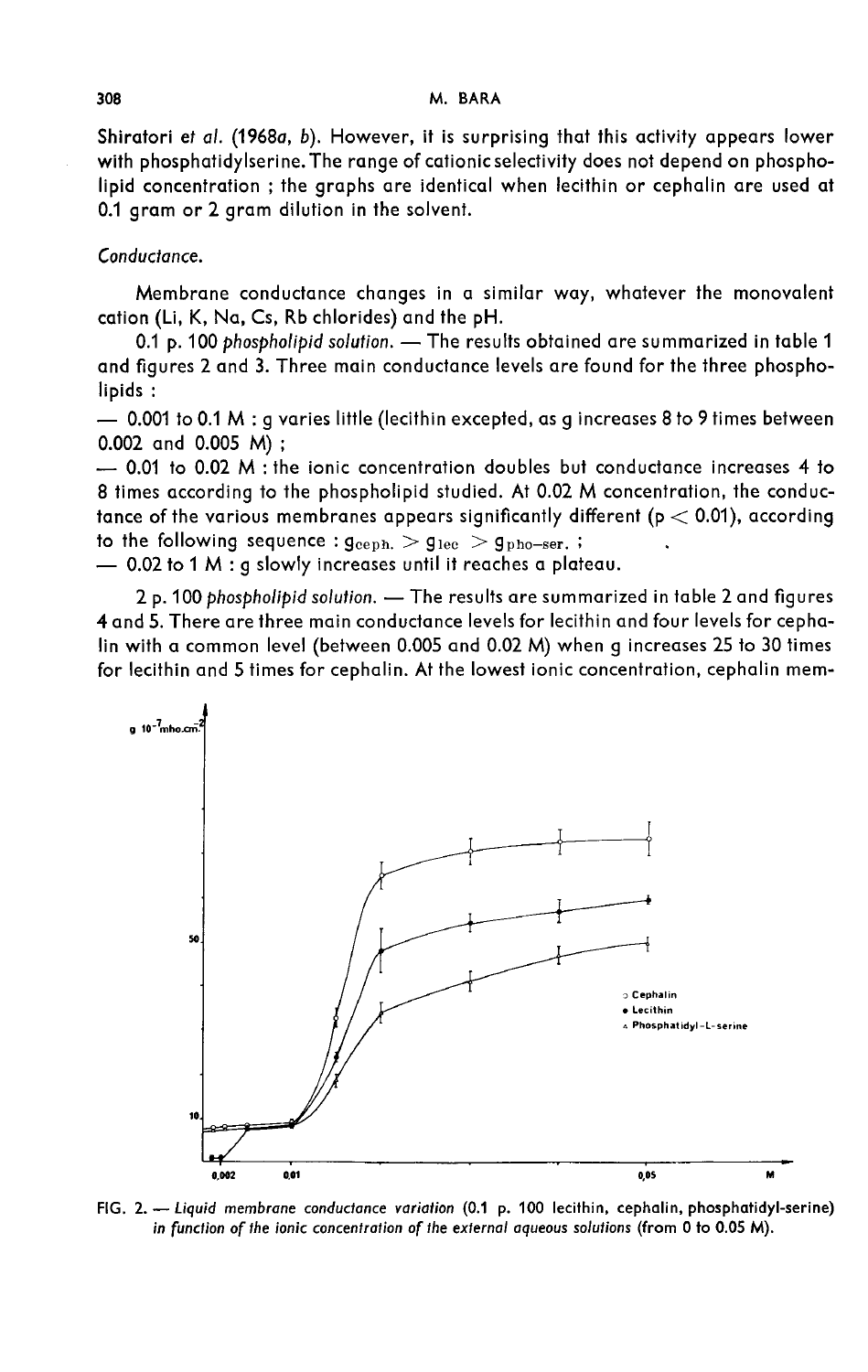

FIG. 3. - Liquid membrane conductance g variation (0.1 p. 100 phospholipids concentration) in function of the ionic concentration logarithmic of external aqueous solutions : g increases by steps.

TABLE 2

| lonic concentration variation |                       |                            | $q(10^{-6}$ mho.cm <sup>-2</sup> ) |    | g Evolution         |                                |                                |                                                 |
|-------------------------------|-----------------------|----------------------------|------------------------------------|----|---------------------|--------------------------------|--------------------------------|-------------------------------------------------|
| Lecithin                      | from 0.001 to 0.005 M |                            |                                    |    |                     |                                | $0.60 + 0.01$ to $0.88 + 0.02$ | g increases 1,5 times                           |
|                               |                       | 0.005 to 0.02 M            |                                    |    | $0.88 + 0.02$ to 24 |                                | $+1$                           | g increases exponentially<br>25 to 30 times     |
|                               |                       | $0.02$ to $0.2$            | м                                  | 24 | $+1$                | to 59                          | $+2$                           | g doubles, linearly                             |
|                               | 0.2                   | to 1                       | м                                  | 59 | $+2$                | to 72                          | $+1$                           | 100<br>increases 3 p.<br>q<br>towards a plateau |
| Cephalin                      | from 0.001 to 0.002 M |                            |                                    |    |                     | $0.74 + 0.08$ to $0.92 + 0.07$ |                                | plateau                                         |
|                               |                       | $0.002$ to 0.005 M         |                                    |    |                     | $0.92 + 0.07$ to $7.3 + 0.3$   |                                | g increases exponentially<br>8 times            |
|                               |                       | $0.005 \text{ to } 0.01$ M |                                    |    |                     | 7.3 $+$ 0.3 to 8.8 $+$ 0.6     |                                | g varies slightly                               |
|                               |                       | $0.01$ to $0.02$ M         |                                    |    | $8.8 + 0.6$ to 40   |                                | $+3$                           | g increases exponentially<br>5 times            |
|                               |                       | $0.02$ to 0.1              | м                                  | 40 | $+3$                | to $49$                        | $\pm$ 4                        | g varies slightly                               |
|                               | 0.1                   | to $0.2$                   | м                                  | 49 | $+4$                | to $62$                        | $\pm$ 5                        | g increases exponentially<br>1.3 times          |
|                               | 0.2                   | to 1                       | м                                  | 62 | $\pm$ 5             | to 69                          | $+7$                           | g reaches a plateau                             |

2 p. 100 phospholipid concentration : conductance g evolution and levels in function of ionic concentration of aqueous solutions

ă.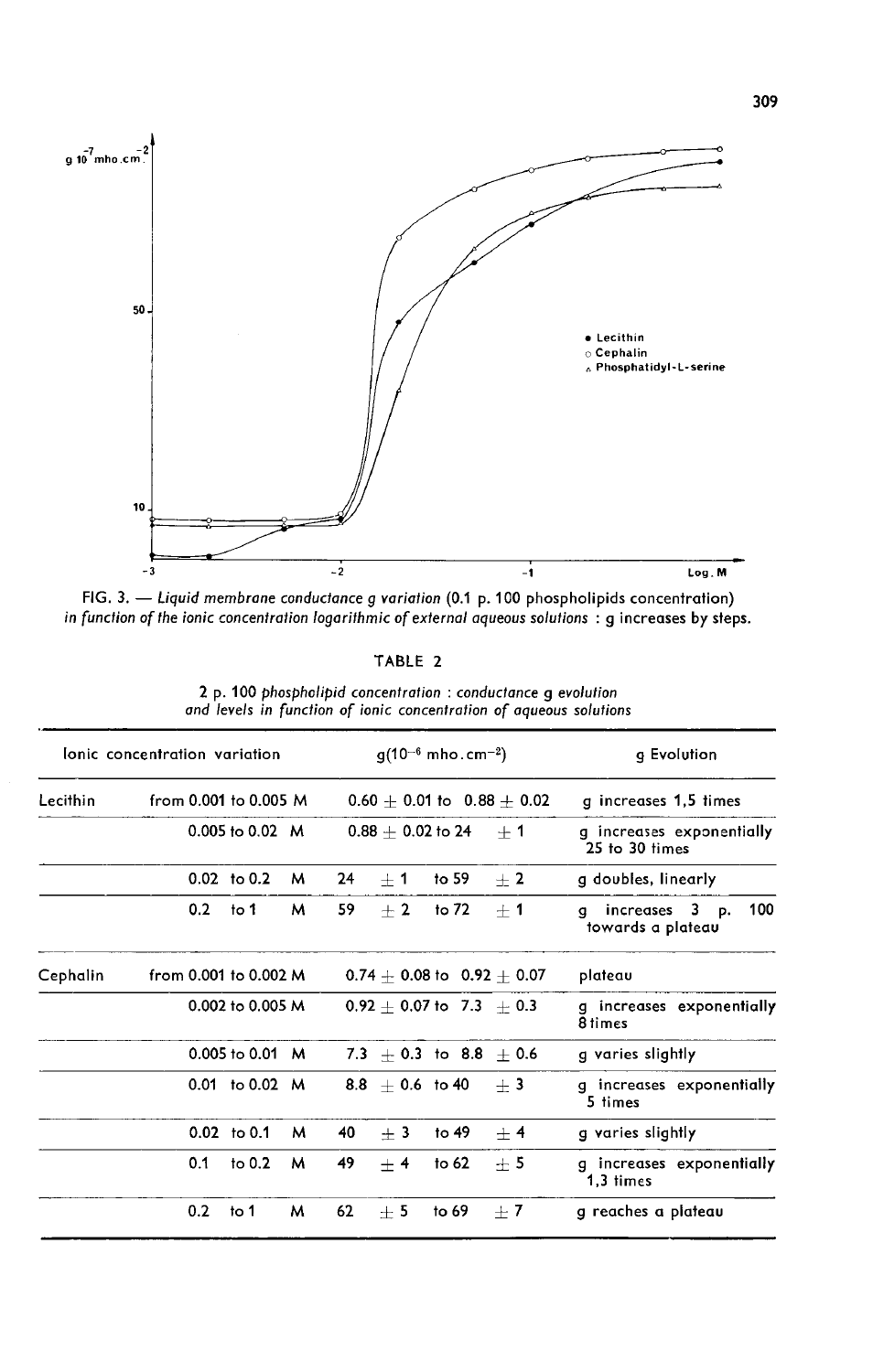

FIG. 4. - Liquid membrane conductance g variation (2 p. 100 phospholipids concentration) in function of the ionic concentration of the external aqueous solutions (from 0 to 0.05 M).



FIG. 5. - Liquid membrane conductance g variation (2 p. 100 phospholipids concentration) in function of the ionic concentration logarithmic of external aqueous solutions.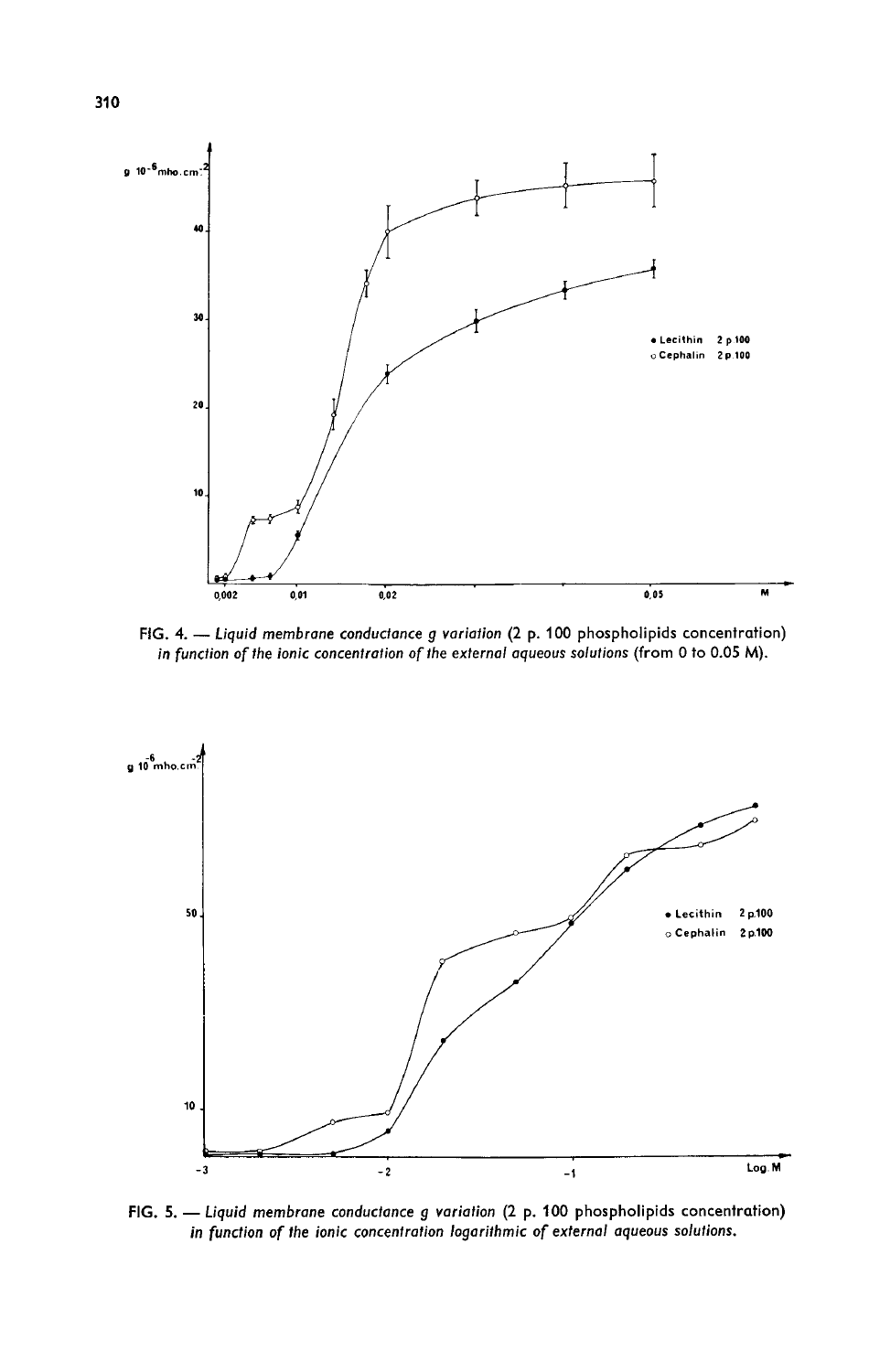brane conductance does not significantly differ from that of lecithin membranes, but brane conductance does not significantly differ from that of lecithin membranes, but<br>when the ionic concentration increases, g<sub>ceph.</sub> always remains significantly above<br><sup>Alee</sup> :  $q_{\text{lec.}}$ .

Lecithin or cephalin membrane conductance saturation is not reached at 1 M. If XCI concentration is increased up to 2 M, the conductance will again increase by sequential steps to reach a saturation curve at around 2 M concentration.

Comparison between the two phospholipid concentrations. -- For a twentyfold increase in phospholipid concentration, g is multiplied by 10. Almost identical conductance levels are found once again using the two phospholipid concentrations. It is interesting to observe that the highest conductance increase always takes place from 0.001-0.005 to 0.02 M. In addition, the main sequence of conductance is : again using the two phosp<br>e highest conductance increasition, the main sequence of<br> $g_{\rm ceph.} > g_{\rm lec.} > g_{\rm pho-ser.}$ .

# Discussion.

According to Parsegian (1969), the self-energy of a charge, E, is given by the formula :

$$
\mathsf{E} = \frac{\mathsf{e}^2}{\mathsf{E}\mathsf{hc}.\mathsf{I}}\,\mathsf{In}\,\frac{\mathsf{2}\,\mathsf{E}\mathsf{w}}{\mathsf{E}\mathsf{w} + \mathsf{E}\mathsf{hc}}
$$

 $e =$  charge magnitude of the ion; Ehc  $=$  dielectric constant of the membrane;  $Ew =$  dielectric constant of the aqueous phase ;  $l =$  thickness of the membrane.

An energy, E, equal to 40 Kcal/mole is necessary to move a monovalent ion from an aqueous solution towards a phase which has a 2.5 dielectric constant (like heptan). An energy, E, equal to 40 Kcal/mole is necessary to move a monovale<br>an aqueous solution towards a phase which has a 2.5 dielectric constant (li<br>In this case, the partition coefficient between the two phases reaches  $10^{-15$ 

In our model, the dielectric constant was not measured, but the conductance values of phospholipid concentration in the solvent (0.88.10<sup>-7</sup> mho.cm<sup>-2</sup> to 0.1 p. 100; An energy, E, equal to 40 Kcal/mole is necessary to move a monovalent ion from<br>an aqueous solution towards a phase which has a 2.5 dielectric constant (like heptan).<br>In this case, the partition coefficient between the two an aqueous solution towards a phase which has a 2.5 dielectric constant (like heptan).<br>In this case, the partition coefficient between the two phases reaches  $10^{-15}$ .<br>In our model, the dielectric constant was not measure existence of aqueous pores, probably due to phospholipid polar-head organization. Parsegian calculated that the energy necessary for the penetration of a monovalent ion in the aqueous phase of a 5 A radius pore amounts to 6 kcal/mole. In addition, if the pore is lined with charged sites, the energy becomes weaker ; in case of a carrier system, the energy reaches 16 to 27 kcal/mole.

Thus, the model we have used is an heterogeneous system showing a well marked but imperfect cationic activity (fig. 1), including an hydrophobic matrix and perhaps aqueous pores with a high site density (with 2 p. 100 phospholipids, 3 mM of phospholipid theoretic concentration per liter of solvent is obtained). According to Ilani (1965), however, the charge inside a pore having a 5 Å radius and 100 Å length, corresponds to the site concentration of 300 mM per liter solvent. Due to phospholipid organization, it is legitimate to expect a high site density and accordingly high hydrophilia. lnterionic discrimination increases when phospholipid concentration decreases in the membrane as well as hydrophilia (Yoshida et a/., 1972).

Mikulecky and Tobias (1964) using a millipore filter impregnated with cephalincholesterol, described the interaction between counterions and fixed sites in two ways : (i) by the statement of Donnan equilibrium parameters, (ii) by the description of the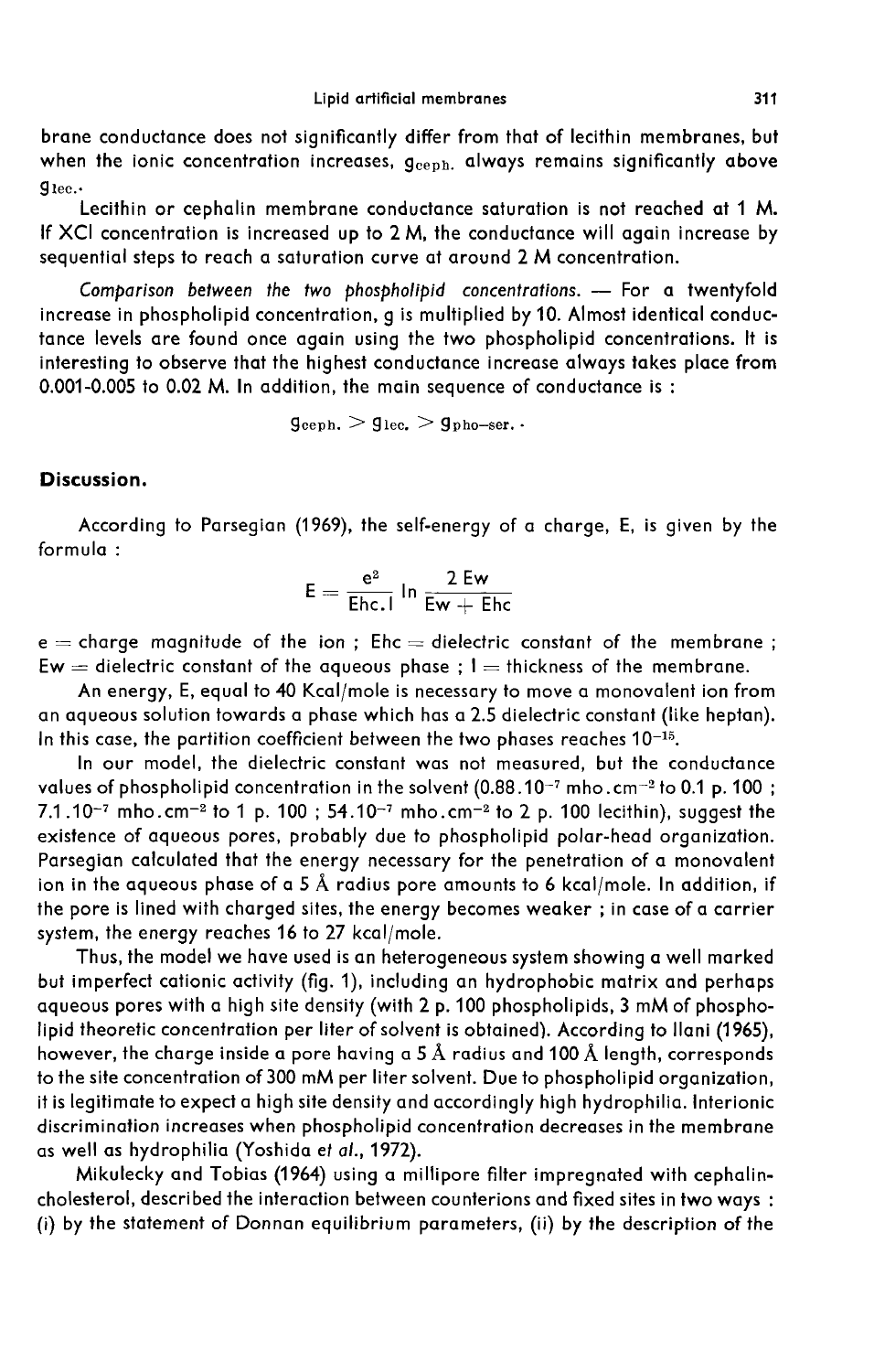system as an equilibrium among the membrane, the counterions and the membranecounterion complex. In the first case, the membrane aqueous phase is viewed as homogeneous but different from the external aqueous phase due to the presence of the fixed charge. The interaction between membrane and counterion is purely electrostatic. In the second case, the membrane aqueous phase is identical with the external solution and cations are associated with the fixed sites which can be considered to be outside the aqueous phase. This case is not limited to electrostatic interactions alone.

For the three phospholipids studied (lecithin, cephalin, phosphatidyl-serinel, there is a significant correlation between increased conductance and an augmentation in the ionic concentration of the aqueous solutions. The correlation coefficient which has been calculated reaches the following :

| 0.1 p. 100 : $r = 0.60$ (p $< 0.02$ )                    |
|----------------------------------------------------------|
| : $r = 0.59$ ( $p < 0.05$ )<br>$\overline{\phantom{0}}$  |
| : $r = 0.73$ ( $p < 0.02$ )<br>$\overline{\phantom{0}}$  |
| 2 p. 100 : r = 0.66 (p $<$ 0.025)                        |
| $: r = 0.72$ (p $< 0.025$ ).<br>$\overline{\phantom{a}}$ |
|                                                          |

The significant correlation coefficient shows that the conductance of the various membranes is closely linked to the ionic concentration of the aqueous solutions. This correlation coefficient seems to be more significant for high lipid concentration as well as for phosphatidyl-serine which shows a carboxylic group, although the comparison between correlation coefficients is not significant ( $p = 0.7$ ). In addition, from 0.01 M, when g varies considerably, phosphatidyl-serine membrane conductance drops significantly lower than that of other lipid membranes ( $p < 0.02$ ), in spite of the presence of a carboxylic group. This fact suggests the presence, at the surface and inside the membrane, of sites with an energetic environment varying with the surrounding medium. The conductance sequences can thus be explained.

The increased number of amphiphilic molecules due to the augmentation in phospholipid concentration, results in increased conductance as well as a shift of the saturation zone (2 M instead of 1 M).

Using these data, the following hypothesis can be suggested : the interactions between ions and membranes are not exclusively electrostatic because phosphatidylserine membrane conductance is weaker and the correlation between conductance and ionic concentration of aqueous solutions is close but imperfect. This hypothesis confirms Mikulecky and Tobias'system.

For the three phospholipids which have been studied, the stronger conductance related to the increase in ionic concentration of the aqueous solutions is not a continuous phenomenon, but occurs through sequential steps whatever the phospholipid concentration in the organic solvent. This demonstrates that polar groups are structured from the beginning in the same way and that future organization depends on the surrounding ionic concentration.

ton and lipid association is further shown by the curve representing the relation between conductance and ionic concentration of an aqueous solution which varies little with the pH, showing that it is not due to permeation of the membrane following a proton-cation exchange. If semi-logarithmic co-ordinates are used to trace the theoretical dissociation or ionic association curve  $(q = f(\text{Log } M)$ , fig. 6), this curve corres-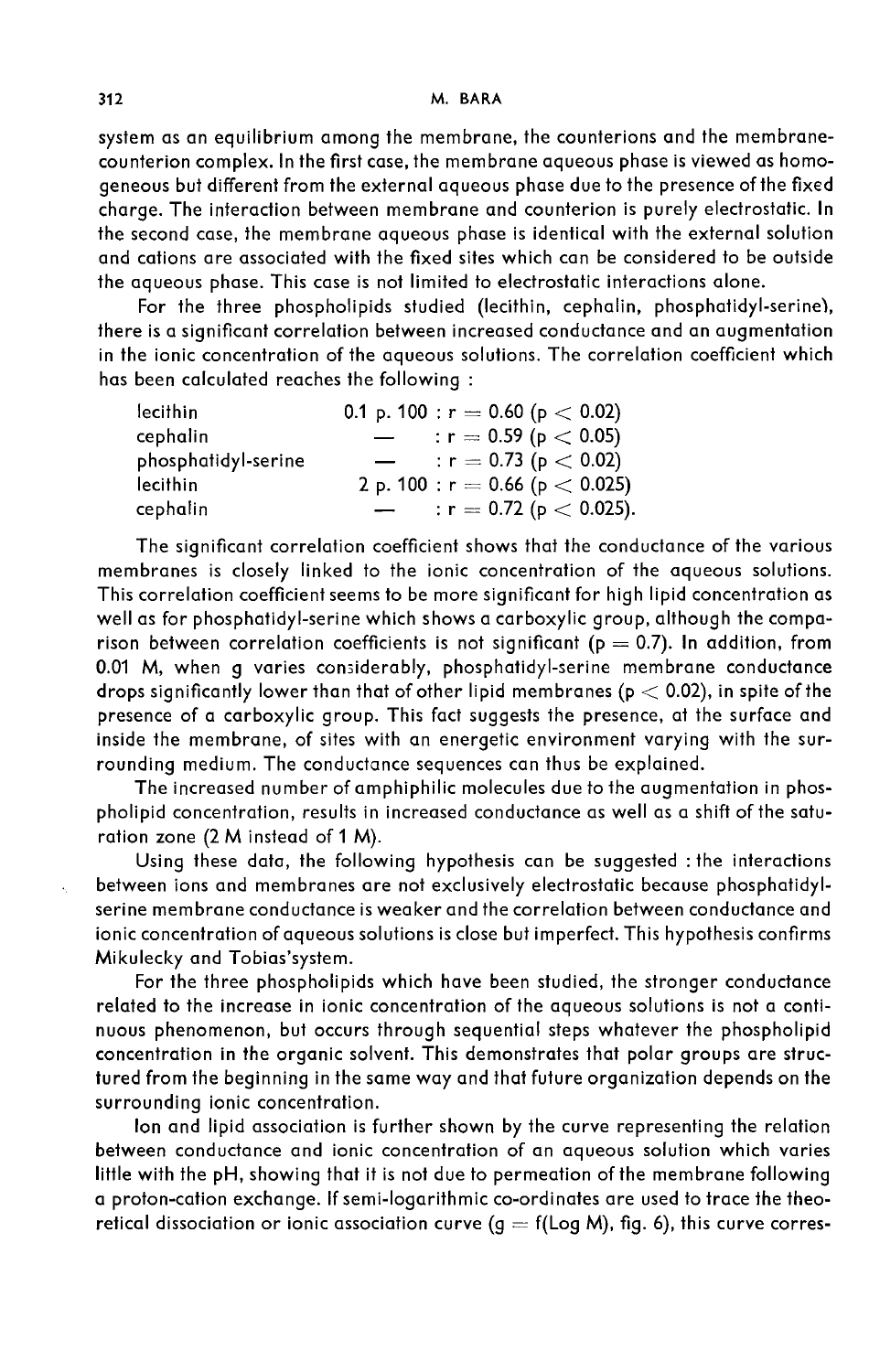

FIG. 6. - Conductance variation in function of the salt concentration logarithmic of aqueous solutions for a monovalent cation (the graph increases by steps and reaches a plateau).



FIG. 7.  $-$  1/g = f(1/M) (2 p. 100 lecithin and cephalin concentration). Revelation of 3 apparent Km, i.e. 3 apparent dissociation constants thus showing the presence of three site or polar group organizations in the membrane, unmasked one after the other when the ionic concentration of aqueous solutions increases.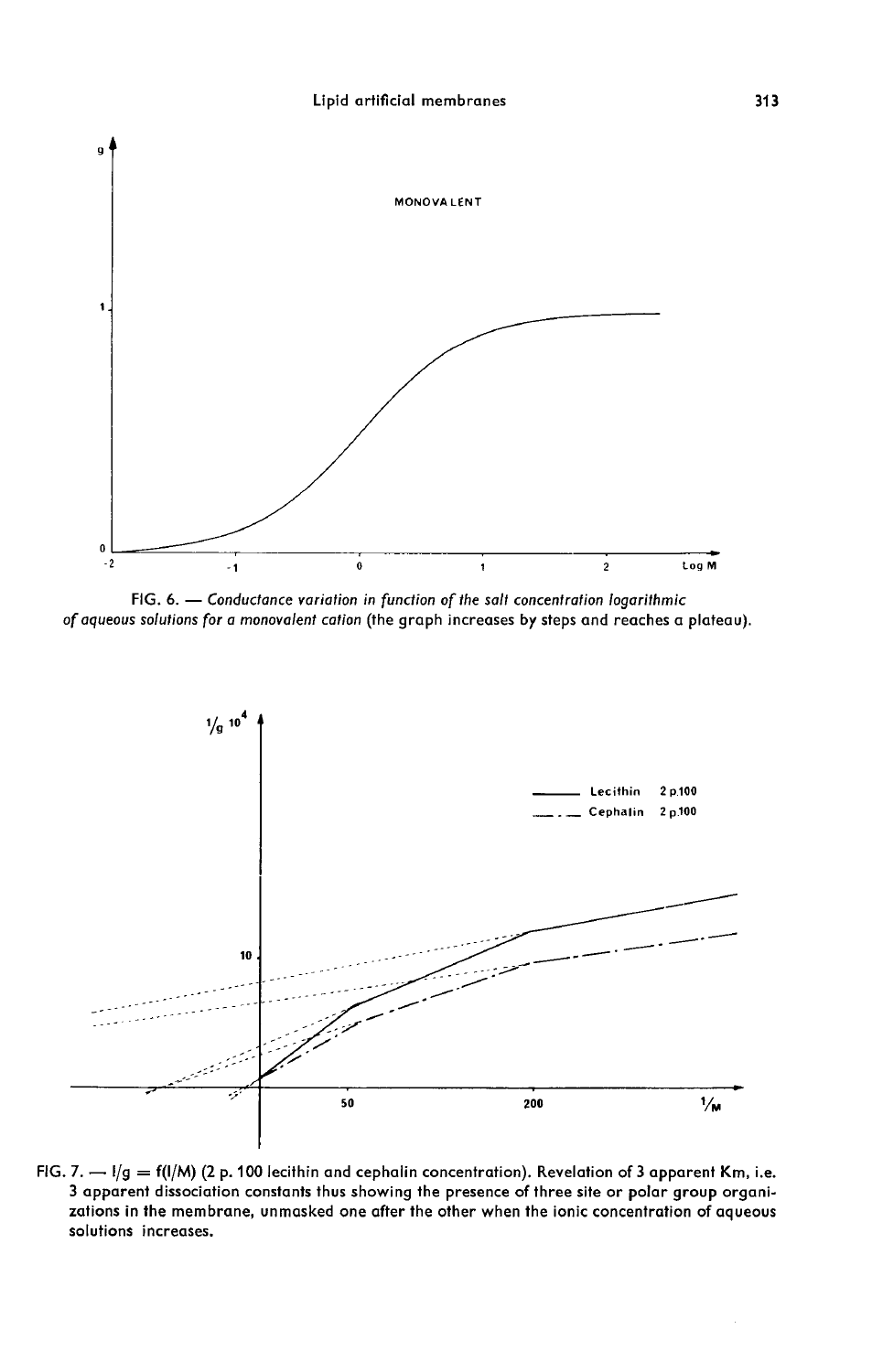ponds to the experimental curves which have been obtained. This similarity demonstrates the association between the ions and the lipids of the membranes in our study.

We can also plot 1/g in function of 1/M as Nakamura and Yasumasu (1974) have trates the association between the ions and the lipids of the membranes in our study.<br>We can also plot 1/g in function of 1/M as Nakamura and Yasumasu (1974) have<br>done in an enzyme study using : 1/g = 1/kg $_{\text{max}} + 1/g_{\text{max$ senting 1/g in function of 1/M for lecithin and cephalin membranes at 2 p. 100 concentration (fig. 7), the following results are obtained :

 $-$  with dilute aqueous solutions,  $1/km$  is large, and the accordingly apparent km is small ; as a consequence, the affinity between ion and phospholipid polar groups is high. This may indicate that scattered sites are present but masked on the surface and that the conductance recorded is then mixed (this observation is also valid for 0.1 p. 100 lipid concentration):

- with more concentrated aqueous solutions, two other rather largely apparent Km are found, thus characterizing sites with a more reduced affinity, i.e. three categories of site or polar group reorganization are thus unmasked, one after the other, when ionic concentration of aqueous solutions increases.

Although the system studied here is not enzymatic, kinetic studies lead to the following hypothesis : there may be three types of sites inside and on the surface of the membranes we have used, i.e. three types of polar group organization, depending on the ionic concentration of aqueous solutions or of identical sites ; energetic environment changes would be due to the surrounding medium. Shohami and llani (1973a et b) using cellulose acetate or nitrate and bromobenzene membranes, have shown that if the membrane contains fixed charges, the electrostatic attraction between the sites and the ions could be influenced by the surrounding medium. Remembering that the conductance is both anionic and cationic and that the conductance-site relation is not univocal, several functional answers may be considered :

- If there exists a link between PO<sub>4</sub> and NH<sub>3</sub> groups (Rosano et al., 1961), unmasking and stripping phenomena revealing some polar groups could take place, leading to the liberation of different sites and increased conductance ; the cations would squeeze in between the acid and amino groups and the links with a definite external concentration would be broken, thus explaining the sudden conductance increase since this group reactivity depends on the number of ions present. Using millipore filters impregnated with cephalin-cholesterol, Tobias et al. (1962) have shown that when the dissociation is important the cations can easily migrate from one group to another under the influence of an electromotive force. The conductance then increases if the fixed sites are used as transmembranous steps. - Related to this mechanism there is the classical system of screening effect with

charges (Kruyt, 1949) which favors cationic conductance.

- Lastly, these phenomena must be related to those observed by Dervichian (1956) : in an organic solvent, the ionized lipids scatter in micellae with the paraffin parts towards the outside and the polar groups directed towards the inside. Cations, as dyes, might be present inside the micellae in the water which bathes the polar groups because phospholipids behave as anions and fix cations. At low ionic concentration, the membrane is formed by an aggregate of micellae which contains the cations, but when ionic concentration increases, the micellae detach and g then increases through sequential conductance steps.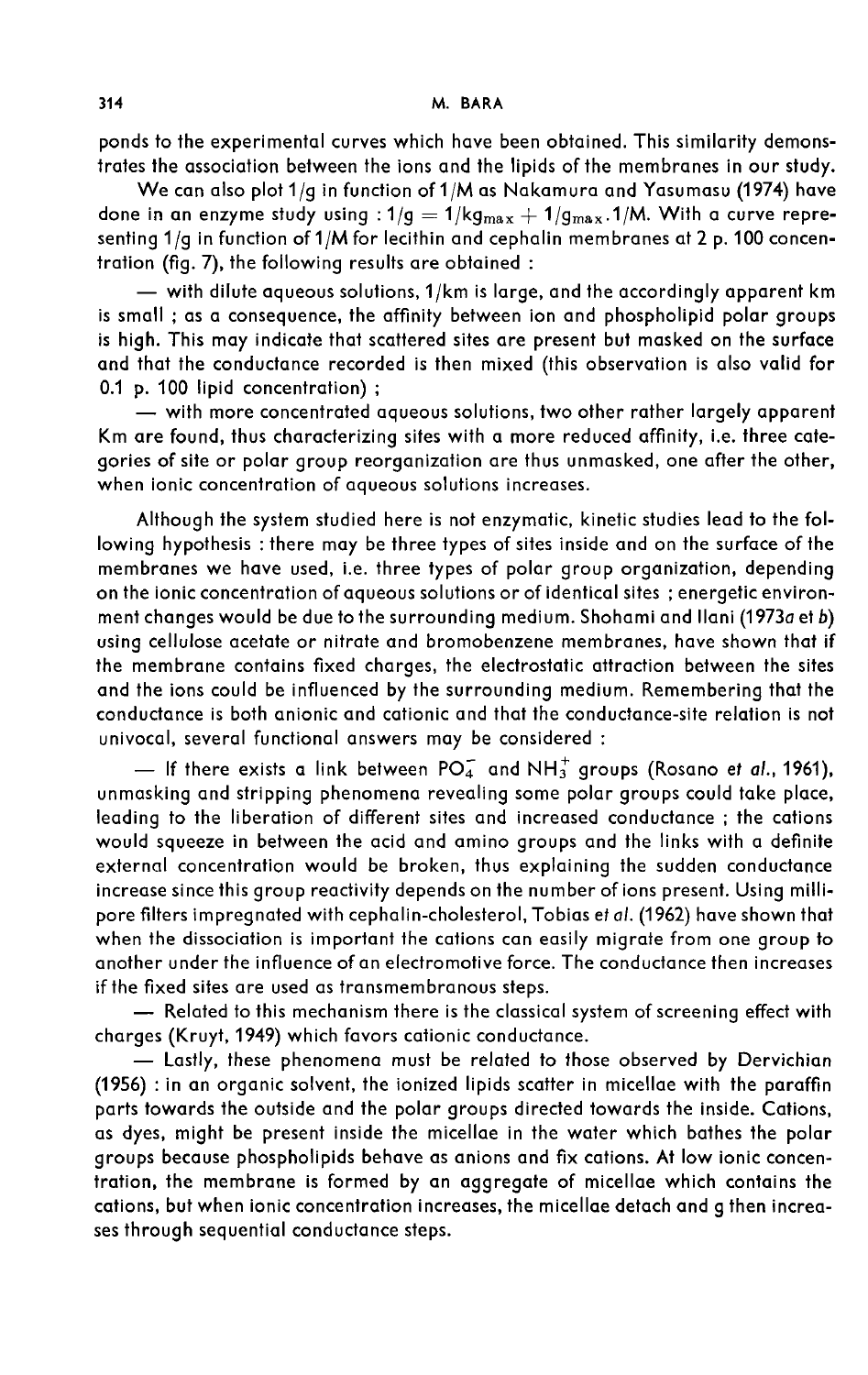#### Lipid artificial membranes

## Conclusion.

Varying the ionic concentration of aqueous solutions has shown that monovalent ions influence the organization of phospholipids inside living and artificial membranes. According to the number of cations which are present, various sites on the surface and inside the membrane are liberated, thus increasing conductance. If the sites are identical, their energetic environment will be modified depending on the ionic medium.

The membrane model used has a complex structure and is not very clear. It has evidenced important ion-lipid interactions, but only suggests an hypothesis explaining membrane permeability.

> Requ en mars 1977. Accepté en décembre 1977.

Résumé. En faisant varier la concentration ionique des solutions aqueuses baignant une membrane artificielle de «type liquide » (phospholipides dissous dans un solvant organique à faible constante diélectrique et imprégnant un filtre millipore en téflon), nous avons voulu mettre en évidence les interactions lipides-ions et leur action sur l'organisation des groupes polaires des phospholipides au sein des membranes. Les mesures effectuées sont des mesures de conductance g. Il existe une corrélation étroite et significative entre l'augmentation de g et la variation de concentration ionique ; mais l'accroissement de g se fait de manière non continue, par « paliers » successifs pour atteindre un plateau vers de fortes concentrations, quels que soient le phospholipide employé, le cation monovalent étudié et le pH choisi. Cette augmentation de g, par paliers successifs, peut s'expliquer par les hypothèses suivantes : il y aurait dans et à la surface de la membrane trois organisations différentes des groupes polaires selon la concentration ionique des solutions aqueuses ou une organisation identique mais un environnement énergétique sous la dépendance du milieu ambiant.

## **References**

- BARA M., 1976. Effets du magnesium sur des membranes liquides et bimol6culaires phospholipidiques. L'ion magnesium compétiteur des cations monovalents. Ann. Biol. anim. Bioch. Biophys., 16, 121-128.
- DEAN R. B., 1947. The effects produced by diffusion in aqueous systems containing membranes. Chem. Rev., 41, 503-523.
- DERVICHIAN D. G., 1956. Sur la nature des liaisons possibles entre les lipides et les protéines du sérum. 3rd inter. Conf. on biochemical problems of lipids, 26-28 July 1956. The blood lipids and the clearing factor, 21-34.
- ILANI A., 1965. Ion discrimination by « millipore » filters saturated with organic solvent. II. Signifi cance of hydrophobic medium. Bioch. bioph. Acta, 94, 415-424.
- KRUYT H. R., 1949. Colloid science. 1. Irreversible systems. II. Reversible systems. Elsevier Pubi. Comp., Inc.
- MIKULECKY D. C., TOBIAS J. M., 1964. Phospholipid-cholesterol membrane model. I. Correlation of resistance with ion content. J. cell. comp. Physiol., 64, 151-164.
- MUELLER P., RUDIN D. O., TITIEN H., WESCOTT W. C., 1963. Methods for the formation of single bimolecular lipid membranes in aqueous solutions. J. phys. Chem., 67, 534-535.
- NAKAMURA M., YASUMASU L, 1974. Mechanism for increase in intracellular concentration of free calcium fertilized sea urchin egg. J. gen. Physiol., 63, 374-383.
- OHKI S., 1972. Membrane potential of phospholipid bilayers : ion concentration and pH difference. Bioch. bioph. Acta, 282, 55-71.
- PAPAHADJOPOULOS D., 1968. Surface properties of acidic phospholipids : interaction of monolayers and hydrated crystals with uni- and bivalents ions. Bioch. bioph. Acta, 163, 240-254.